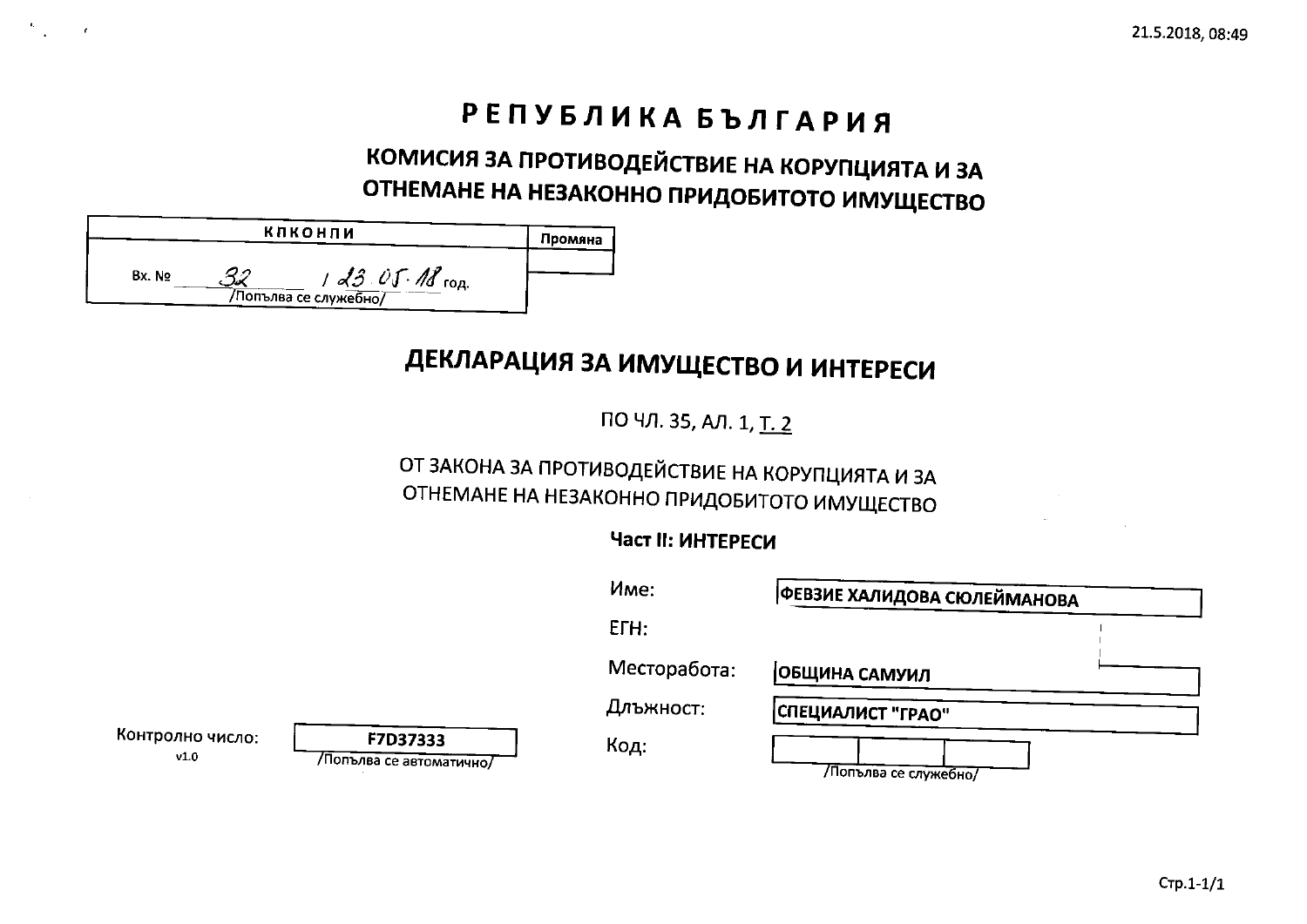| Име на декларатора:         |  |
|-----------------------------|--|
| собствено, бащино, фамилно/ |  |

### ФЕВЗИЕ ХАЛИДОВА СЮЛЕЙМАНОВА

VII. Участие в търговски дружества, в органи на управление или контрол на търговски дружества, на юридически лица с нестопанска цел или на кооперации, както и извършване на дейност като едноличен търговец към датата на избирането или назначаването и 12 месеца преди датата на избирането или назначаването

1. Към датата на избирането или назначаването на длъжност:

#### 1.1. Имам участие в следните търговски дружества: Нямам нищо за деклариране. **Hom** Таблица № 15 no Дружество Размер на дяловото участие ред НАРОДНО ЧИТАЛИЩЕ"ПРОСВЕТА-1924 Г"С.БОГДАНЦИ  $\overline{1}$ ЧЛЕН НА ПРОВЕРИТЕЛНА КОМИСИЯ

## 1.2. Съм управител или член на орган на управление или контрол на търговски дружества,

| <b>Bigas</b> | на юридически лица с нестопанска цел или на кооперации: | Нямам нищо за деклариране.<br>Таблица № 16 |
|--------------|---------------------------------------------------------|--------------------------------------------|
| プチ合い         | - 高速線 みんかん                                              | Участие:                                   |
|              |                                                         |                                            |

| 1.3. Развивам дейност като едноличен търговец:<br>l h€w | Нямам нищо за деклариране.<br>Таблица № 17 |
|---------------------------------------------------------|--------------------------------------------|
| - No ave toberato av 31 -                               | — Пред⊱хет на дейчкитт                     |
|                                                         |                                            |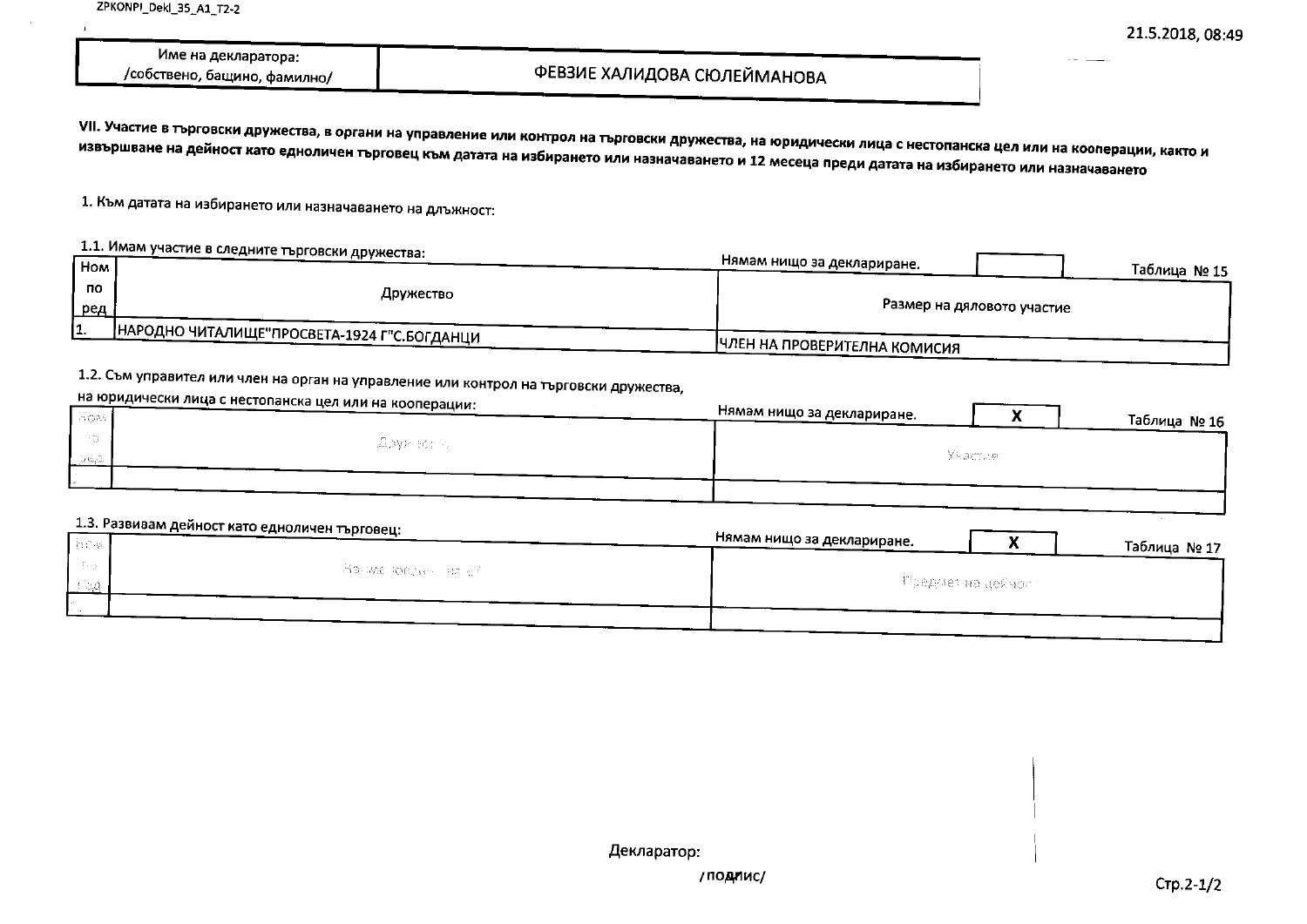| Име на декларатора:         |  |
|-----------------------------|--|
| собствено, бащино, фамилно/ |  |

2. Дванадесет месеца преди датата на избирането или назначаването ми на длъжност:

### 2.1. Имам участие в следните търговски дружества:

| 非常のな         | .            | Нямам нищо за деклариране. |                             | Таблица № 18 |
|--------------|--------------|----------------------------|-----------------------------|--------------|
|              | Figyi echsol |                            |                             |              |
| <b>I</b> pes |              |                            | Разилер на джирерто участве |              |
|              |              |                            |                             |              |

## 2.2. Съм управител или член на орган на управление или контрол на търговски дружества,

| $\sqrt{\frac{1}{2}}$ |           | на юридически лица с нестопанска цел или на кооперации: | Нямам нищо за деклариране.   |
|----------------------|-----------|---------------------------------------------------------|------------------------------|
|                      |           |                                                         | Таблица № 19                 |
|                      | <b>no</b> | Дружество                                               | Участие                      |
| <u>ред</u>           |           |                                                         |                              |
|                      |           | НАРОДНО ЧИТАЛИЩЕ " ПРОСВЕТА -1924" СЕЛО БОГДАНЦИ        |                              |
|                      |           |                                                         | ЧЛЕН НА ПРОВЕРИТЕЛНА КОМИСИЯ |
|                      |           | $2.3$ Passusam nouver uses as $-$                       |                              |

| да называм дейност като едноличен търговец: | Нямам нищо за деклариране. |                        | Таблица № 20 |
|---------------------------------------------|----------------------------|------------------------|--------------|
| — Мамеринска нив на Срп                     |                            | — Пресмет на дейнест — |              |
|                                             |                            |                        |              |
|                                             |                            |                        |              |

Декларатор /подпис/